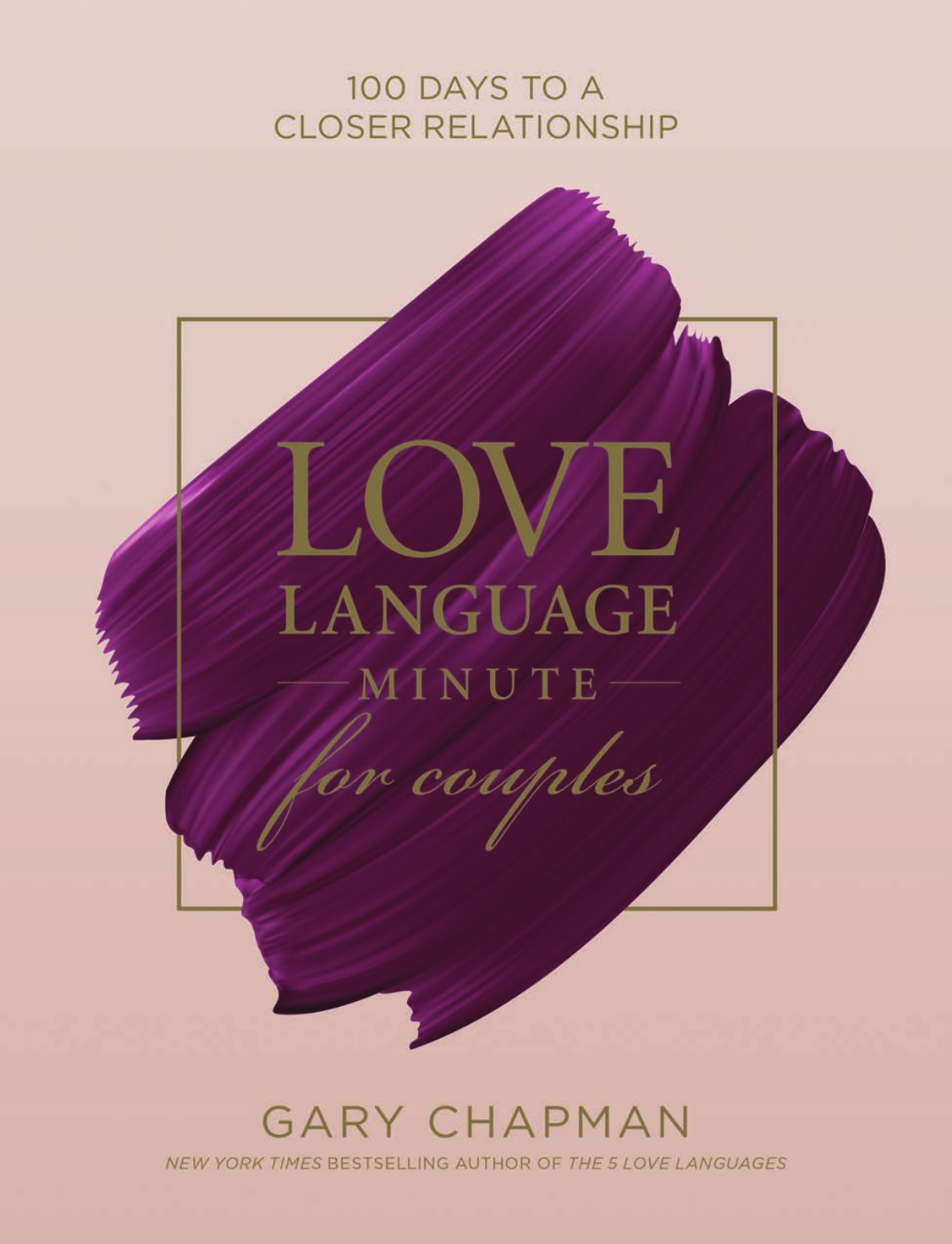# LOVE LANGUAGE MINUTE FOR COUPLES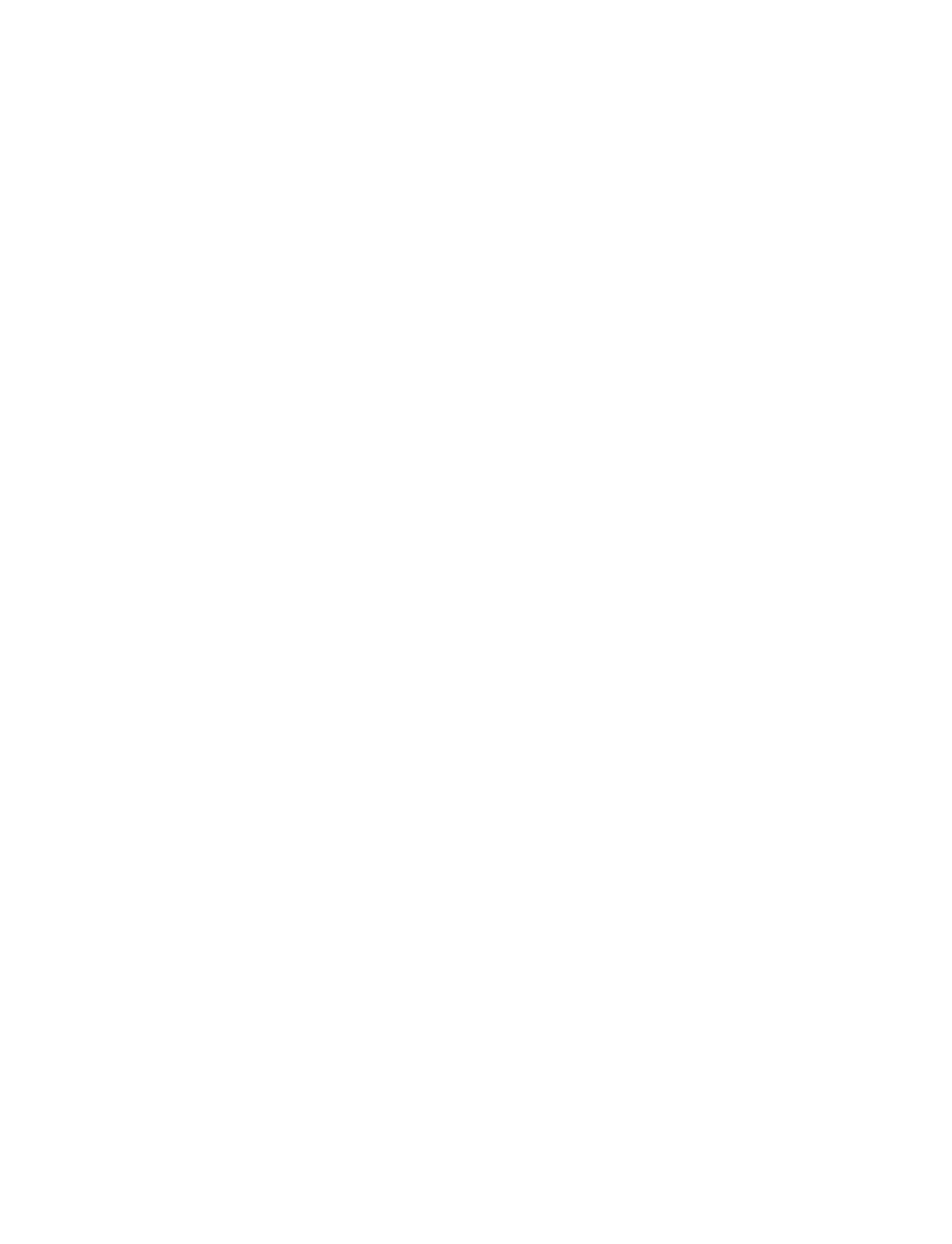

# 100 DAYS TO A CLOSER RELATIONSHIP

# GARY CHAPMAN



The nonfiction imprint of Tyndale House Publishers, Inc.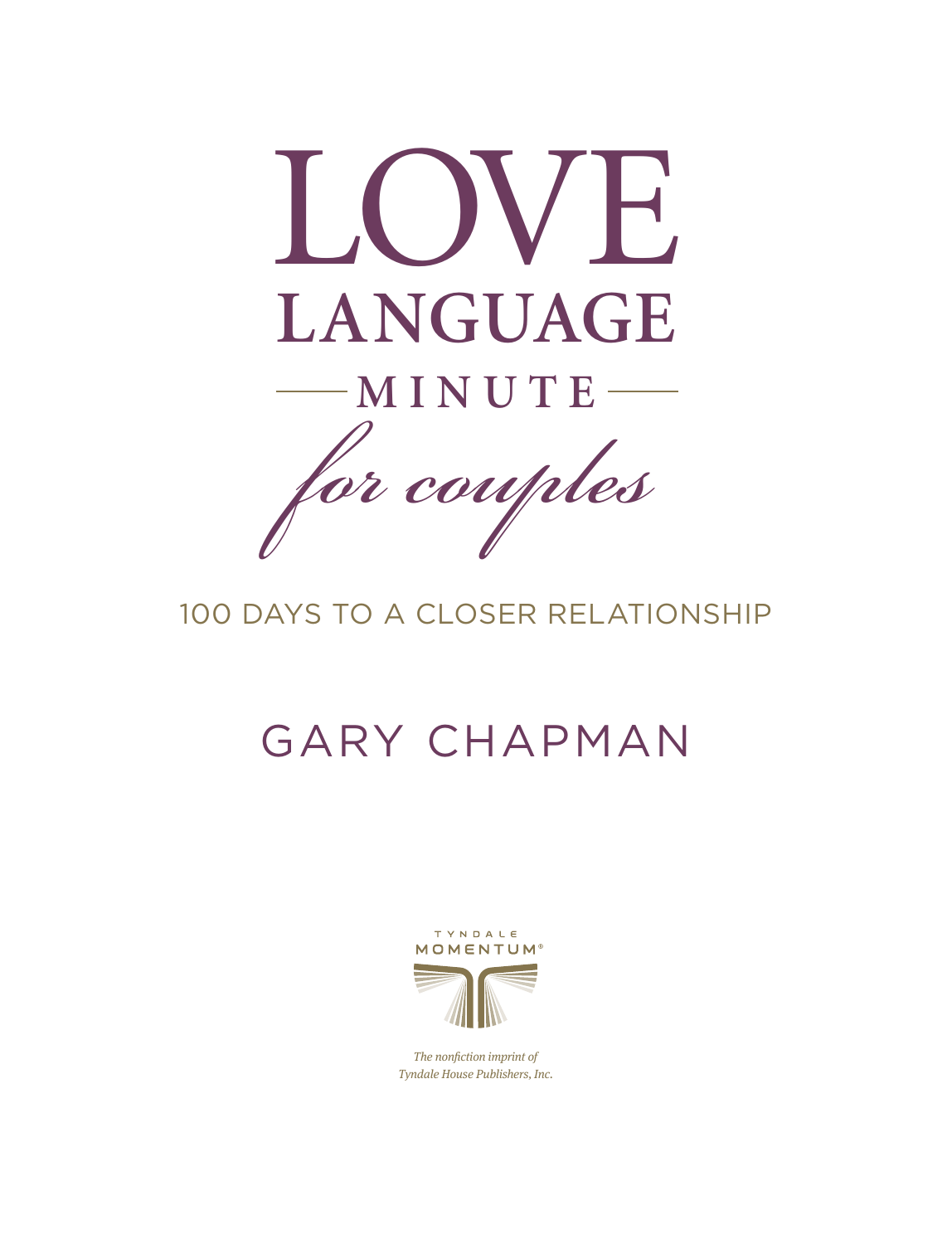Visit Tyndale online at www.tyndale.com.

Visit Tyndale Momentum online at www.tyndalemomentum.com.

*TYNDALE*, *Tyndale Momentum*, *The One Year*, and Tyndale's quill logo are registered trademarks of Tyndale House Publishers, Inc. The Tyndale Momentum logo, *One Year*, and the One Year logo are trademarks of Tyndale House Publishers, Inc. Tyndale Momentum is the nonfiction imprint of Tyndale House Publishers, Inc., Carol Stream, Illinois.

*Love Language Minute for Couples: 100 Days to a Closer Relationship*

Copyright © 2019 by Gary D. Chapman. All rights reserved.

Devotional content adapted from *The One Year Love Language Minute Devotional* published by Tyndale House Publishers under ISBN 978-1-4143-2973-4 in 2009.

Cover illustration of color smear copyright © vpanteon/Adobe Stock. All rights reserved.

Interior illustration of geometric patterns copyright © Youandigraphics/Creative Market. All rights reserved.

Author photograph copyright © by Boyce Shore & Associates. All rights reserved.

Unless otherwise indicated, all Scripture quotations are taken from the *Holy Bible*, New Living Translation, copyright © 1996, 2004, 2015 by Tyndale House Foundation. Used by permission of Tyndale House Publishers, Inc., Carol Stream, Illinois 60188. All rights reserved.

Scripture quotations marked ESV are from the ESV® Bible (The Holy Bible, English Standard Version®), copyright © 2001 by Crossway, a publishing ministry of Good News Publishers. Used by permission. All rights reserved.

Scripture quotations marked KJV are taken from the *Holy Bible*, King James Version.

Scripture quotations marked NIV are taken from the Holy Bible, *New International Version*, ® *NIV*. ® Copyright © 1973, 1978, 1984, 2011 by Biblica, Inc.® Used by permission. All rights reserved worldwide.

Scripture quotations marked NKJV are taken from the New King James Version,<sup>®</sup> copyright © 1982 by Thomas Nelson, Inc. Used by permission. All rights reserved.

For information about special discounts for bulk purchases, please contact Tyndale House Publishers at csresponse@tyndale.com, or call 1-800-323-9400.

ISBN 978-1-4964-4030-3

Printed in China

25 24 23 22 21 20 19 7 6 5 4 3 2 1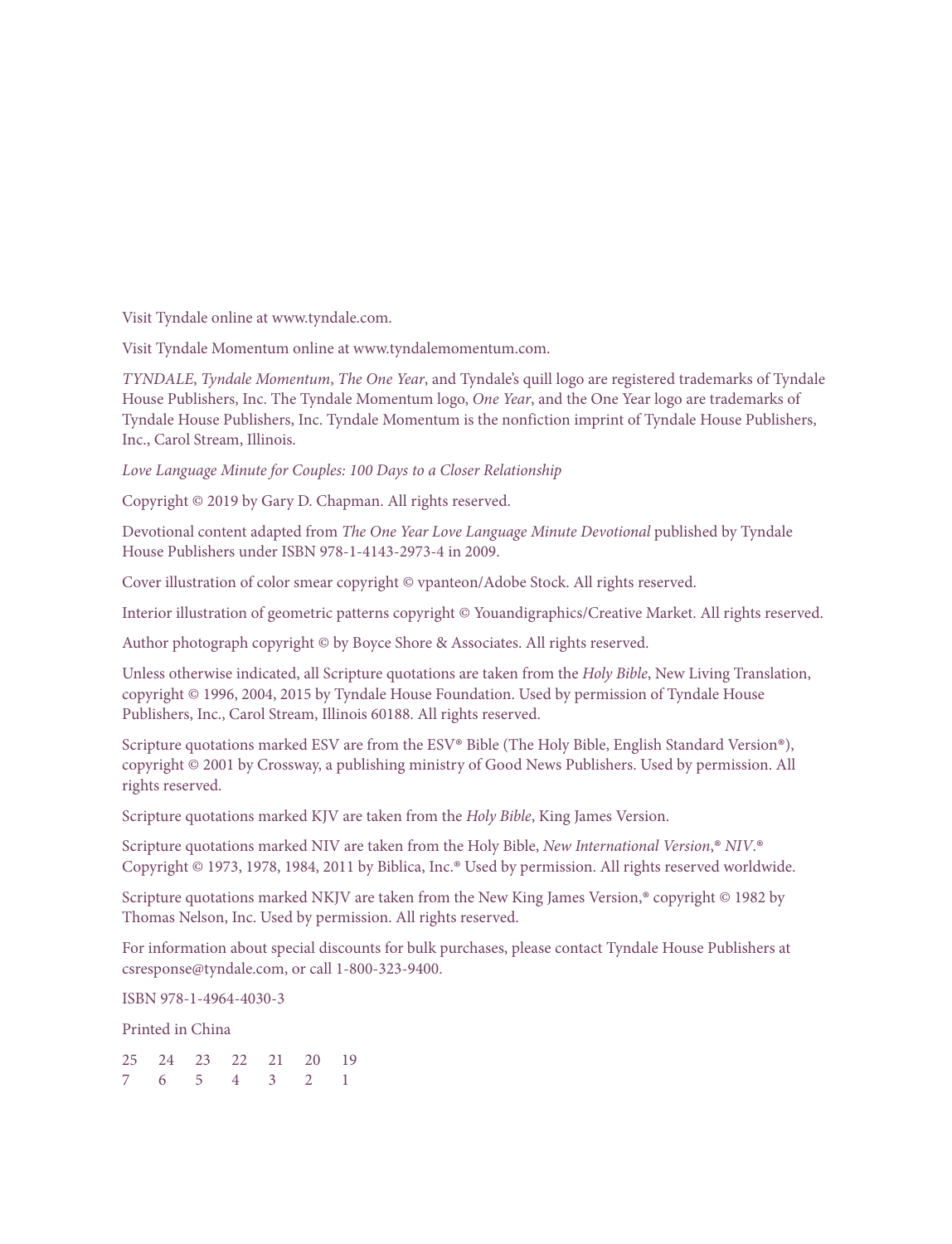## INTRODUCTION

I've been privileged to counsel couples for more than forty years. In that time, I've seen my share of marital struggles. But I have also seen, time and time again, the power of God to transform relationships. When two people commit to each other—and especially when they commit to communicating love to each other through the five love languages—positive change occurs.

Because my background is in marriage counseling, I tend to use the language of marriage when I write. Some of the issues I address are marriage specific. However, if you're a dating or engaged couple, I hope you will read this book too. There is plenty of helpful information for you as well. The building blocks of marriage—such as good communication, respect, unconditional love, and forgiveness— are foundational to any romantic relationship. And learning to identify and speak your loved one's love language will benefit a couple at any stage.

You can use this devotional individually or read it together as a couple. Use the prayer for each day as a starting point for your own prayer whether you pray silently together or aloud. In just a minute or two, you can discover encouraging biblical insights that will help you improve and build your relationship.

Whether your relationship is strong or struggling, stable or challenging, my prayer is that this devotional will encourage you and give you renewed joy in each other. May your relationship be strengthened as you focus on loving and growing together.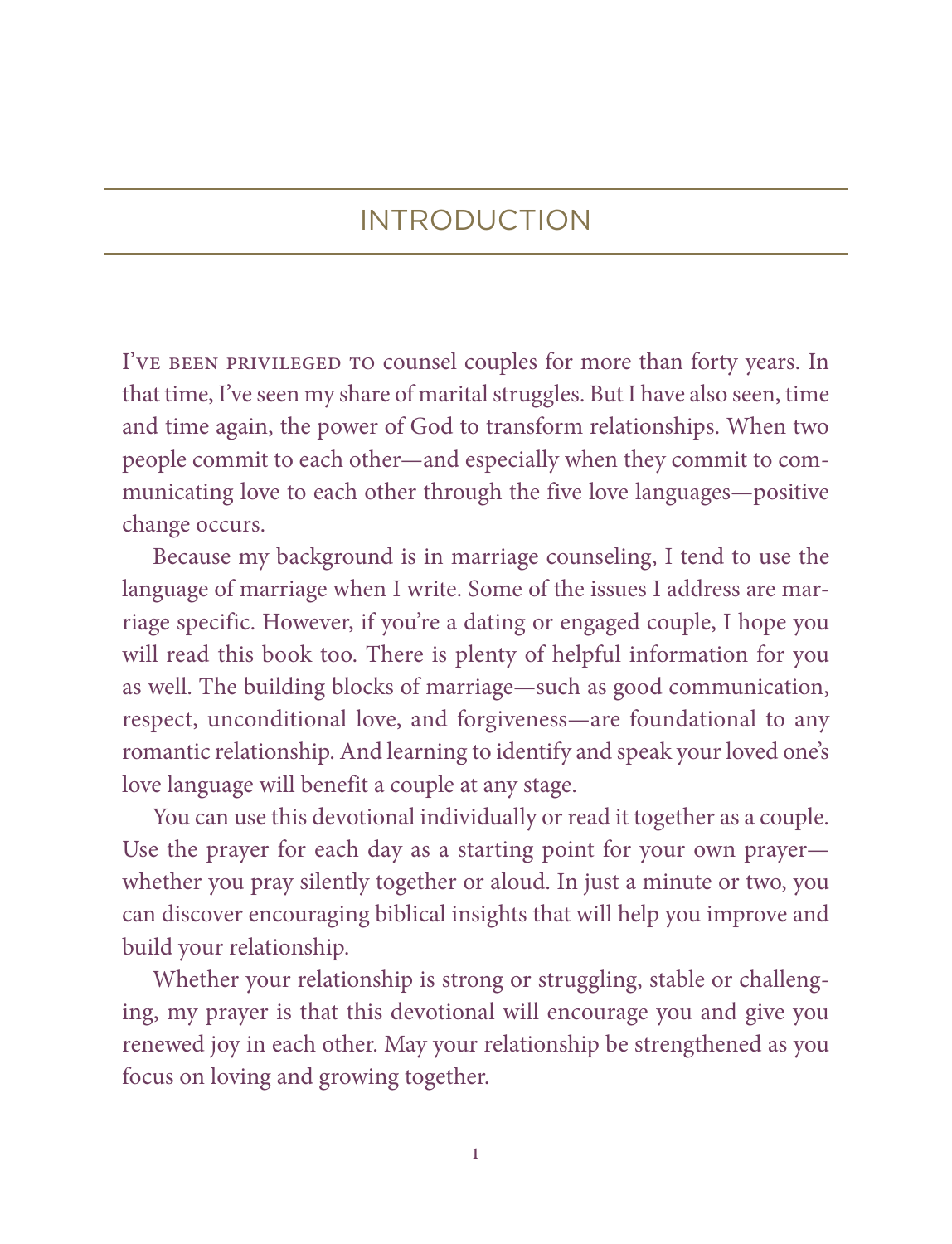Three things will last forever—faith, hope, and love—and the greatest of these is love. Let love be your highest goal!

1 Corinthians 13:13–14:1

*Lord, thank you for creating each of us so differently. Keep me from assuming that my partner thinks and feels the way I do. Please give me the patience to find out how I can most effectively communicate love to my spouse.*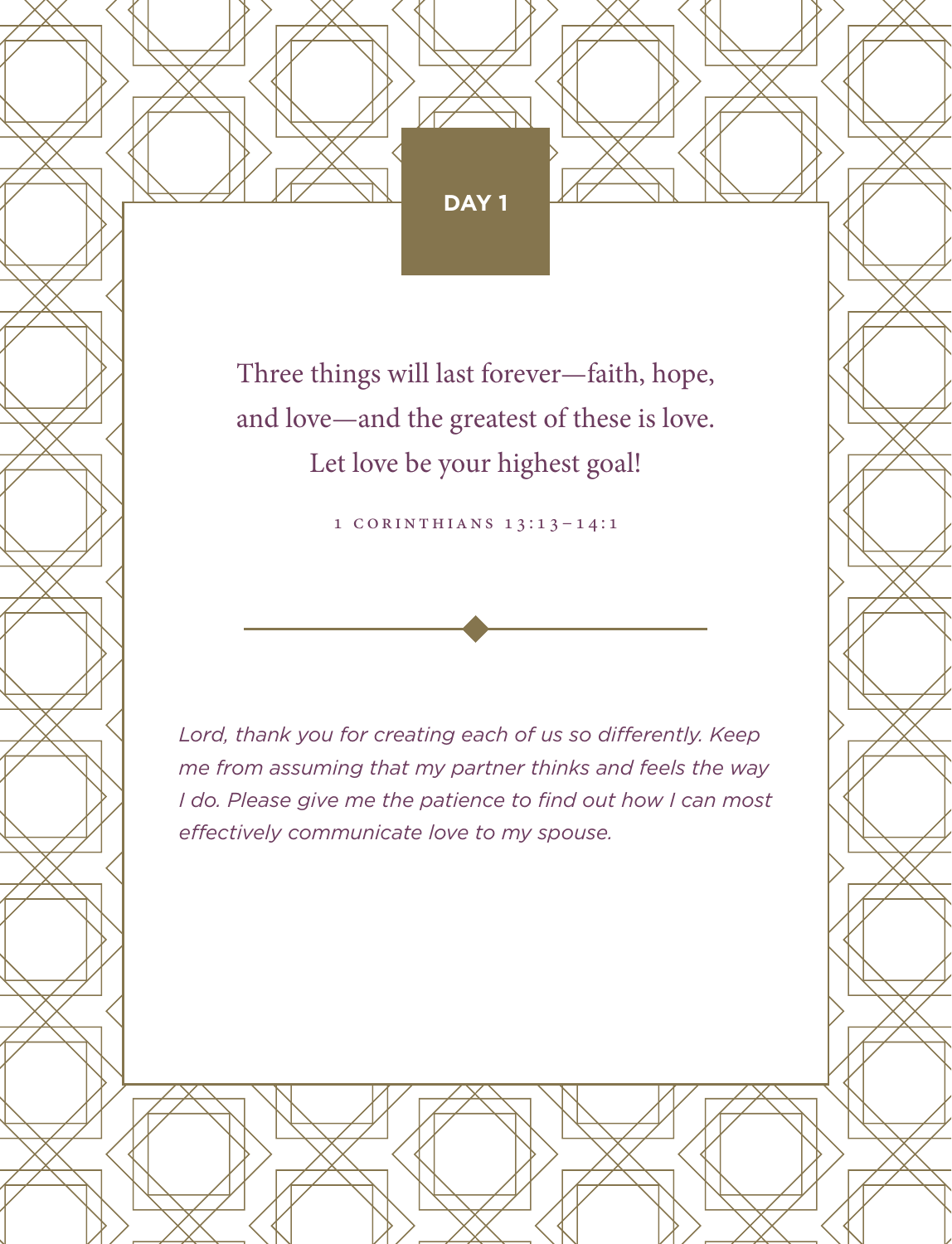### COMMUNICATING LOVE

After more than forty years of counseling couples, I'm convinced there are five different ways we speak and understand emotional love five love languages. Each of us has a primary love language; one of the five speaks to us more profoundly than the other four.

Seldom do a husband and wife have the same love language. We tend to speak our own language, and as a result, we completely miss each other. Oh, we're sincere. We're even expressing love, but we're not connecting emotionally.

Sound familiar? Love doesn't need to diminish over time. The end of the famous "love chapter" of the Bible, 1 Corinthians 13, says that love is of great value and will last forever. In fact, the apostle Paul says that love should be our highest goal. But if you're going to keep love alive, you need to learn a new language. That takes discipline and practice—but the reward is a lasting, deeply committed relationship.

 $\bullet$   $\bullet$   $\bullet$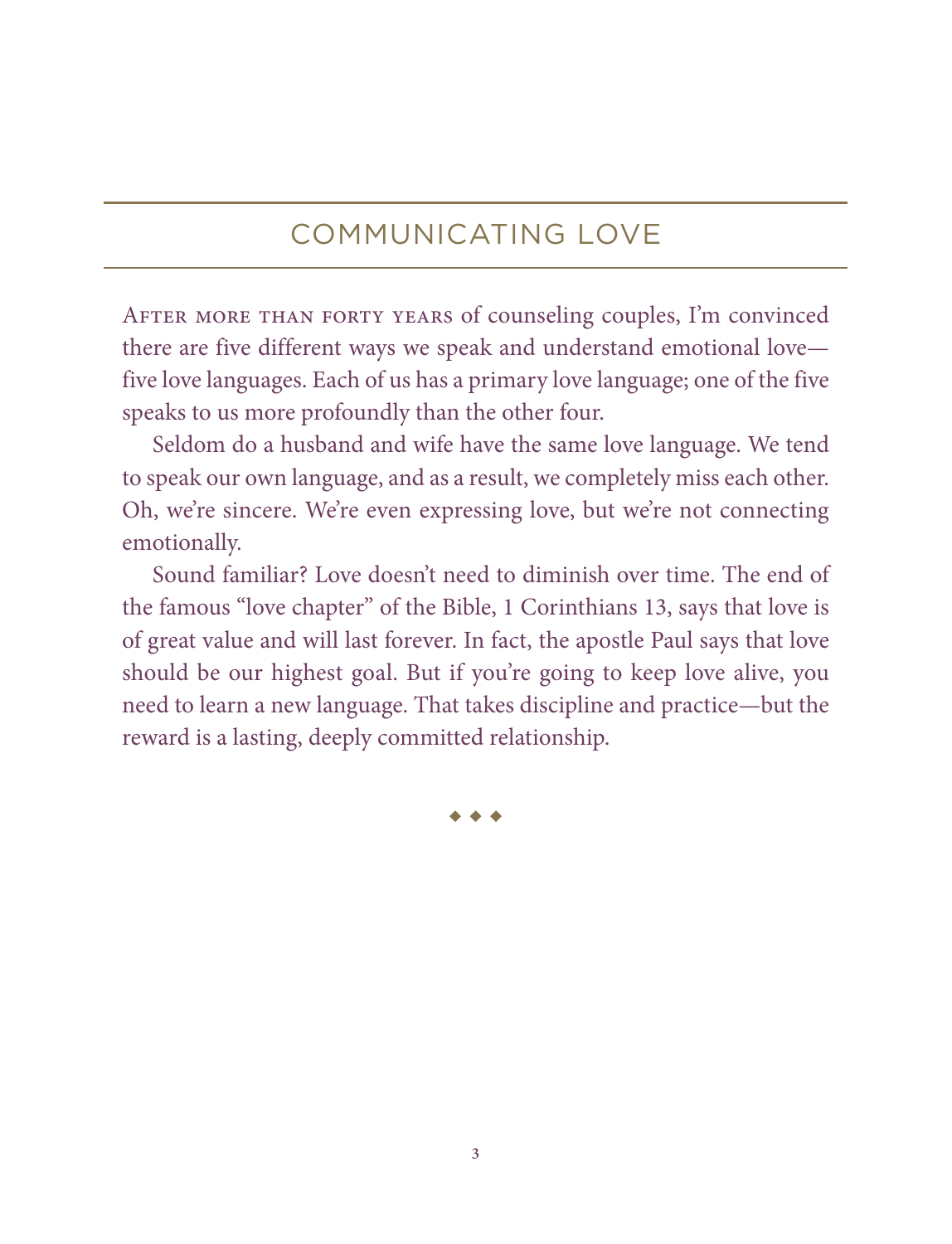Dear friends, since God loved us that much, we surely ought to love each other. No one has ever seen God. But if we love each other, God lives in us, and his love is brought to full expression in us.

1 John 4:11-12

*Father, help me to be a student of my spouse. I want to know how best to show my love. Please give me wisdom as I try to determine my beloved's love language.*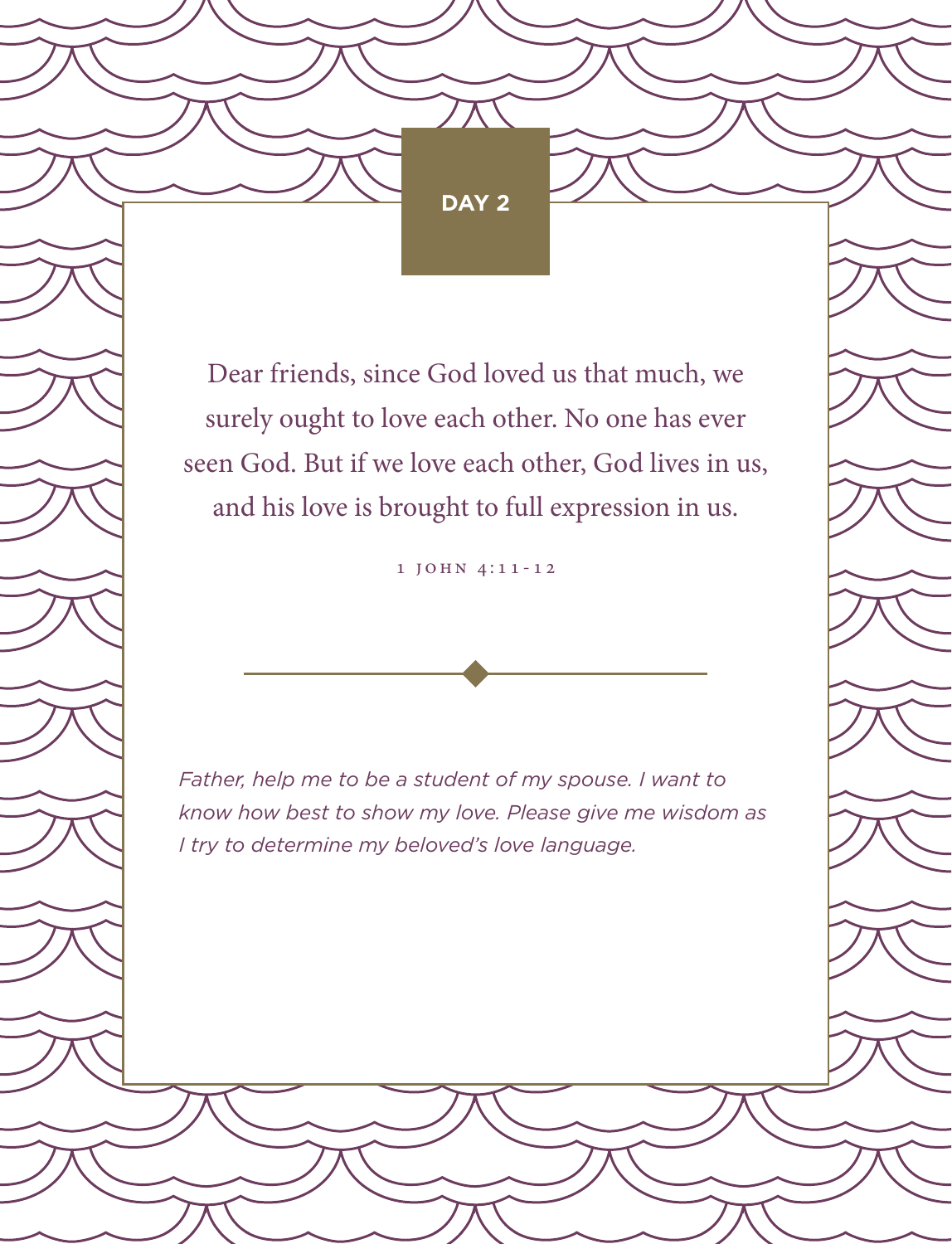## LEARNING THE LOVE LANGUAGES

MY RESEARCH INDICATES THAT there are five basic languages of love:

- Words of affirmation—using positive words to affirm the one you love
- Gifts—giving thoughtful gifts to show you were thinking about someone
- Acts of service—doing something that you know the other person would like
- Quality time—giving your undivided attention
- Physical touch—holding hands, kissing, embracing, putting a hand on the shoulder, or any other affirming touch

Out of these five, each of us has a primary love language. One of these languages speaks more deeply to us than the others. Do you know your love language? Do you know your spouse's?

Many couples earnestly love each other but do not communicate their love in an effective way. If you don't speak your spouse's primary love language, he or she may not feel loved, even when you are showing love in other ways.

The Bible makes it clear that we need to love each other as God loves us. The apostle John wrote that God's love can find "full expression" in us. If that's true for the church in general, how much more true is it for a couple? Finding out how your loved one feels love is an important step to expressing love effectively.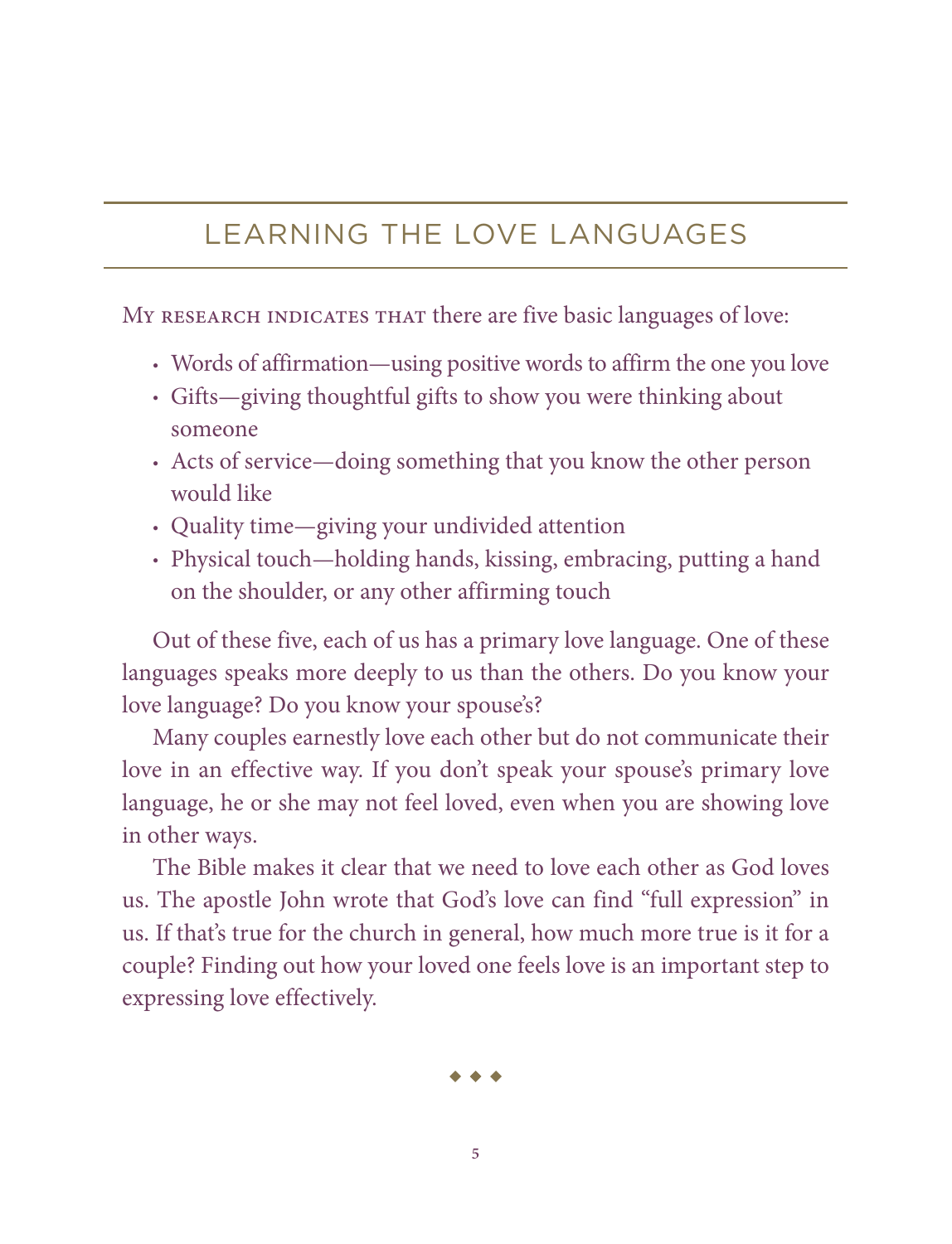I am giving you a new commandment: Love each other. Just as I have loved you, you should love each other. Your love for one another will prove to the world that you are my disciples.

John 13:34-35

*Lord, thank you for knowing me perfectly and loving me perfectly. Help me to think carefully about what my spouse most often asks of me. Give me the wisdom to interpret that correctly so I can communicate love better to him or her.*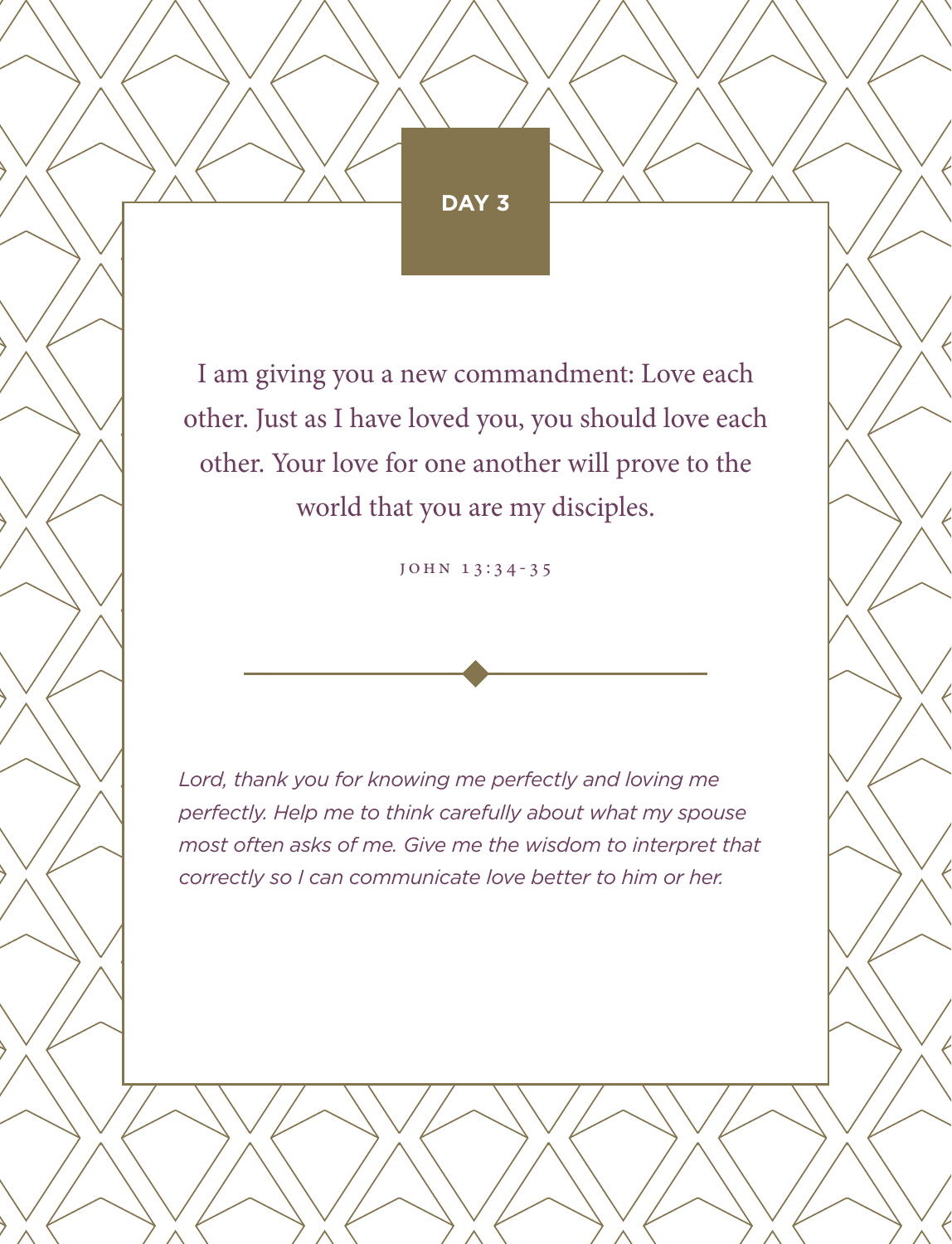## FOLLOWING THE CLUES

WHAT DOES YOUR SPOUSE most often request of you? This is usually a clue to a person's love language. You may have interpreted these requests as nagging, but in fact, your spouse has been telling you what makes him or her feel loved.

For example, if your mate frequently requests that you take a walk after dinner, go on a picnic, turn off the TV and talk, or go away for a weekend together, these are requests for *quality time*. One wife told me, "I feel neglected and unloved because my husband seldom spends time with me. He gives me nice gifts on my birthday and wonders why I'm not excited about them. Gifts mean little when you don't feel loved." Her husband was sincere and was trying to demonstrate his love, but he was not speaking her love language.

As we see from today's verse, Jesus instructed his disciples to love each other as he had loved them. How does God love us? Perfectly and with complete understanding. He knows us, and he knows how we can experience his love. We can never love perfectly this side of heaven, of course. But discovering the love language of your spouse is an important step in the right direction.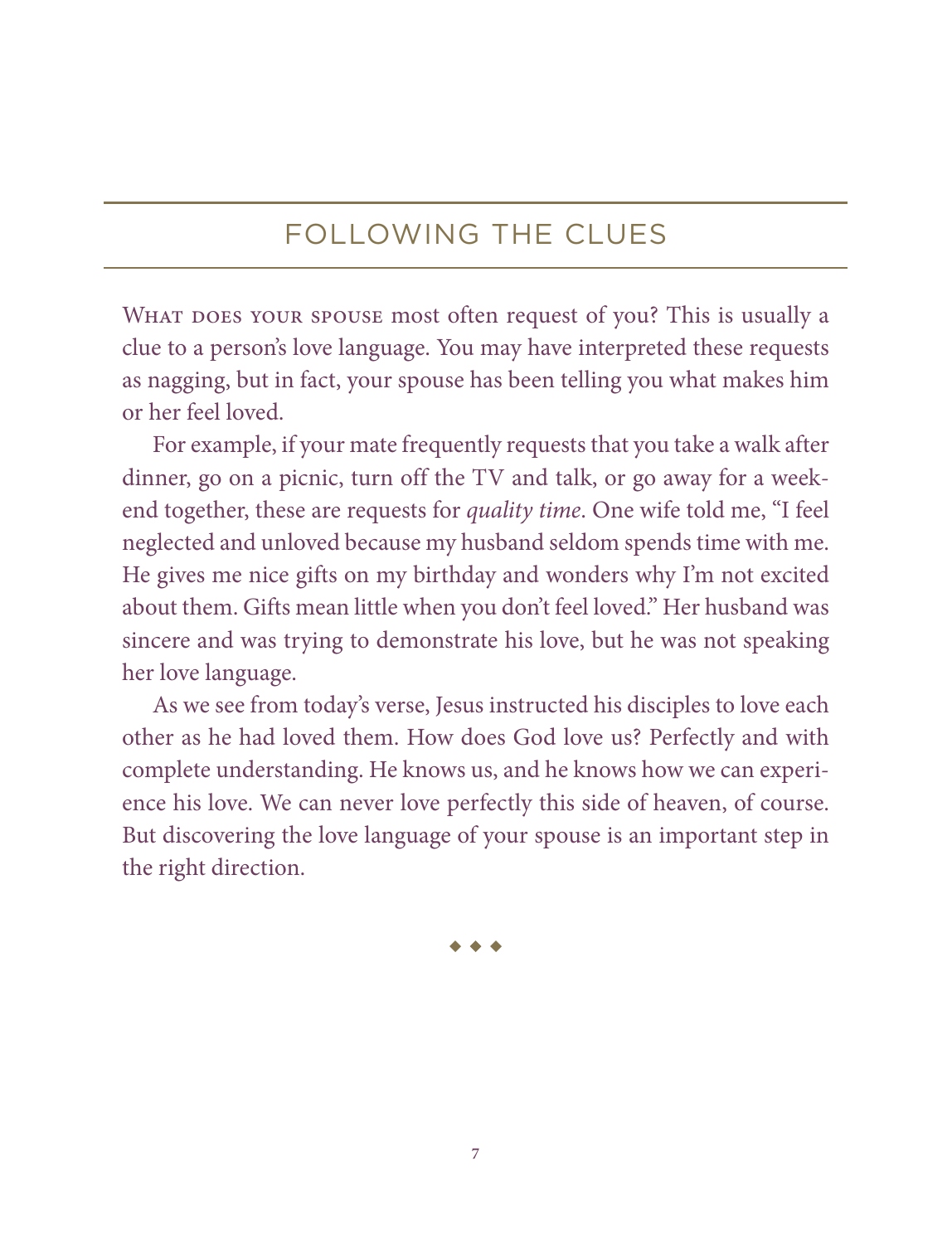The Lord gives righteousness and justice to all who are treated unfairly. He revealed his character to Moses and his deeds to the people of Israel.

Psalm 103:6-7

*Father, help me to remember that revealing more of myself is the first step toward greater intimacy with the one I love. Thank you for revealing yourself to us, and please give me the courage to share myself with my spouse.*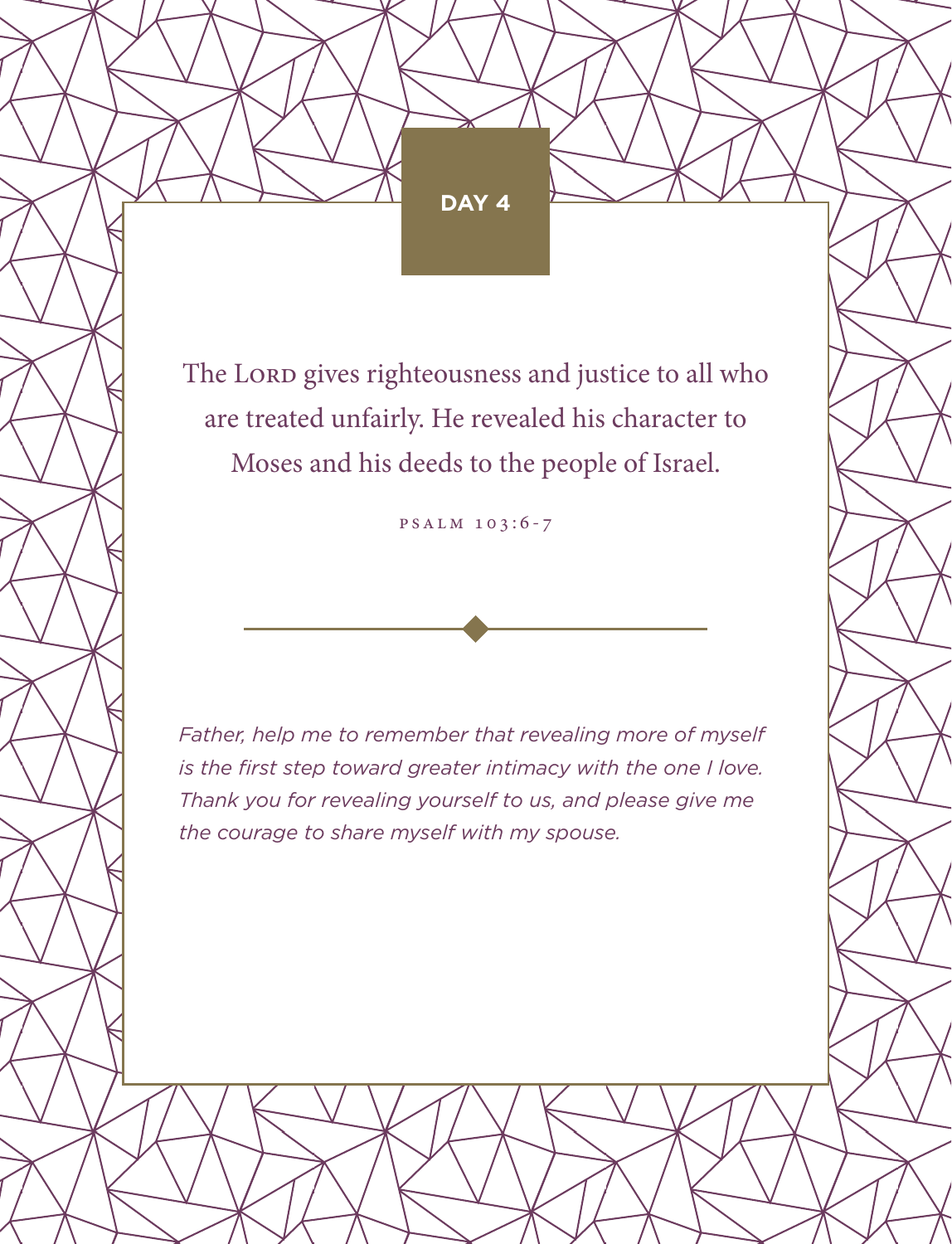## REVEALING YOURSELF IN MARRIAGE

WHAT DO YOU KNOW ABOUT the art of self-revelation? It all began with God. God revealed himself to us through the prophets, the Scriptures, and supremely through Christ. As today's verse mentions, he revealed himself to the ancient Israelites through his actions. They saw him guiding them out of Egypt and into the Promised Land, and as they did, they learned about him. If God had not chosen self-revelation, we would not know him.

The same principle is true in marriage. Self-revelation enables us to get to know each other's ideas, desires, frustrations, and joys. In a word, it is the road to intimacy. No self-revelation, no intimacy. So how do we learn the art of self-revelation?

You can begin by learning to speak for yourself. Communication experts often explain it as using "I" statements rather than "you" statements. For example, "*I* feel disappointed that you are not going with me to my mother's birthday dinner" is very different from "*You* have disappointed me again by not going to my mother's birthday dinner." When you focus on your reaction, you reveal your own emotions. Focusing on the other person's actions places blame. "You" statements encourage arguments. "I" statements encourage communication.

 $\begin{array}{ccc}\n\bullet & \bullet & \bullet\n\end{array}$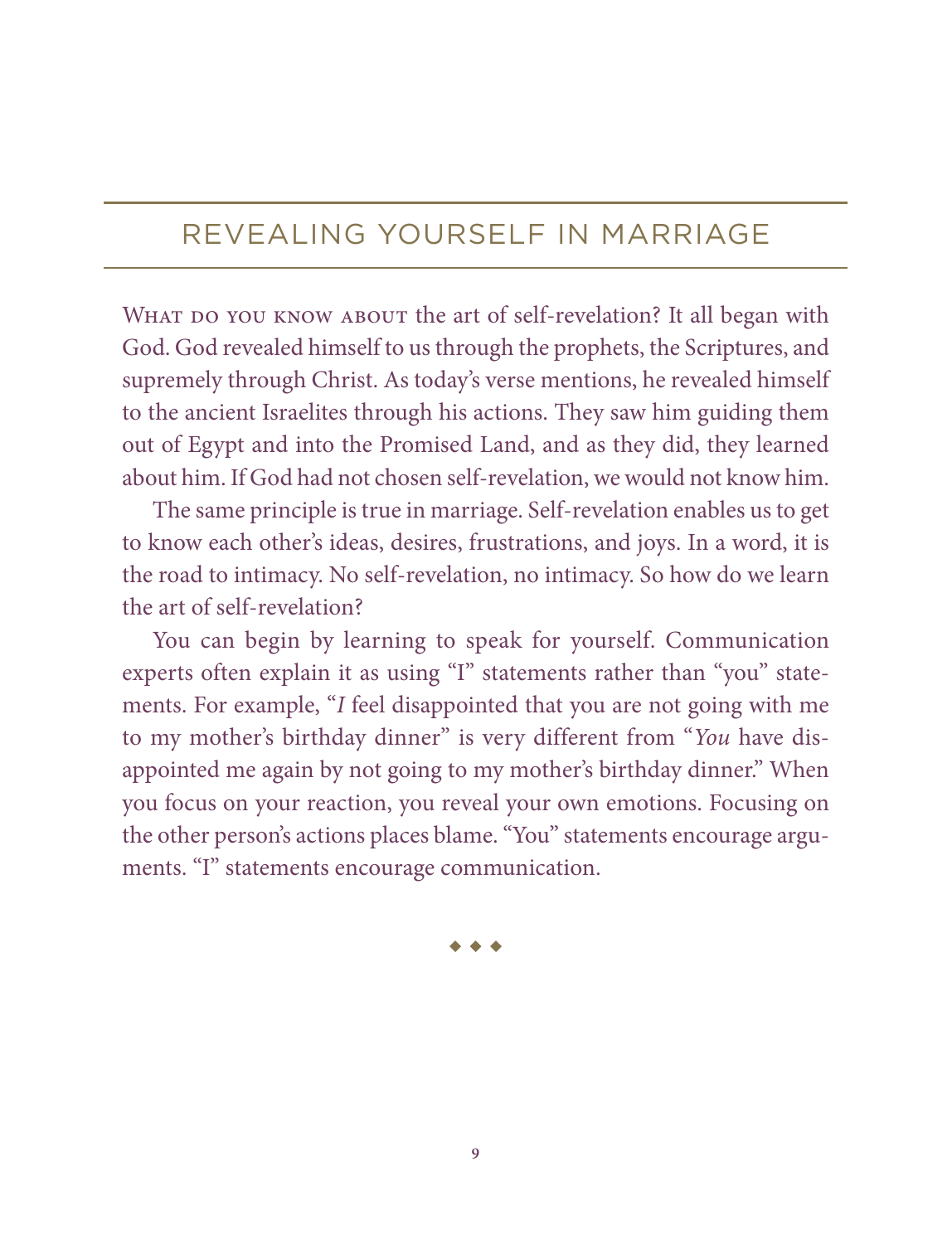For everything there is a season, a time for every activity under heaven. . . . A time to cry and a time to laugh. A time to grieve and a time to dance.

Ecclesiastes 3:1, 4

*Lord, expressing emotions does not always come easily to me. Help me to remember that holding back my feelings only makes my spouse guess why I'm acting the way I am. Please give me the courage to share what I am feeling. May it bring us closer together.*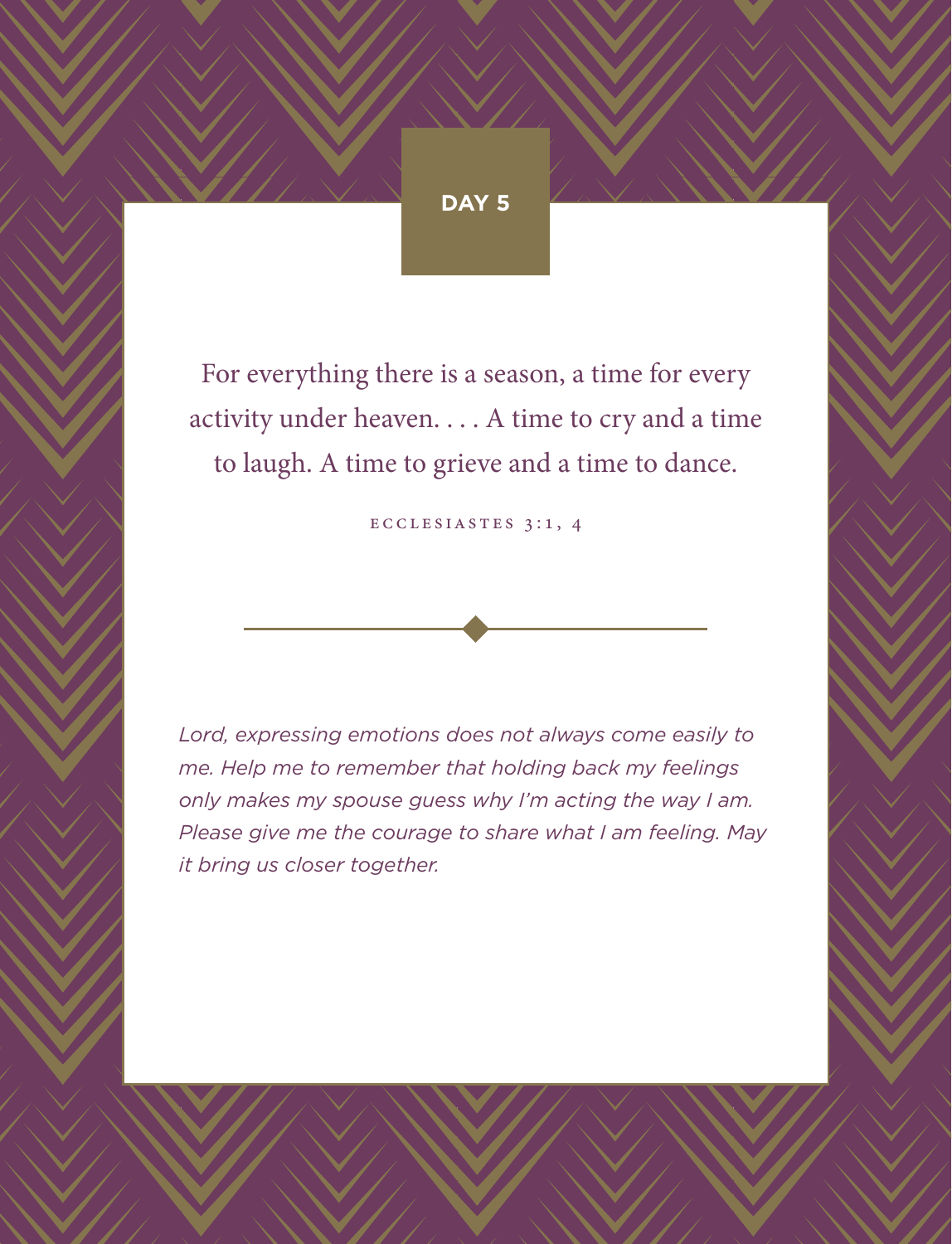#### EXPRESSING FEELINGS

SOME PEOPLE WONDER WHY they would ever want to share their feelings with their mate. The truth is, if you don't openly share your feelings, they will likely show up anyway in your behavior. However, your loved one will have no idea why you are behaving as you are. That's when you get the proverbial question, "Is something wrong?" Your spouse knows something is wrong but doesn't know what.

Emotions are a natural part of life. King Solomon wrote in Ecclesiastes that there is a time for everything, including joy and sorrow, grieving and celebration. All feelings have their place in our lives, and many of them communicate a lot about us. Most of our feelings are tied to some experience we have had in the past or something we're going through now. The next time you feel disappointed, ask yourself, *What stimulated my disappointment?* Then try to share whatever it is with your spouse.

Revealing your feelings lets your spouse know what is going on inside you—what you are feeling and why. For example, you might say, "I'm feeling angry with myself because I came home late last night and we missed our ride in the country." Such a statement may encourage your mate to say, "I'm disappointed too. Maybe we can do it on Thursday night." Revealing your feelings creates an atmosphere of intimacy and trust.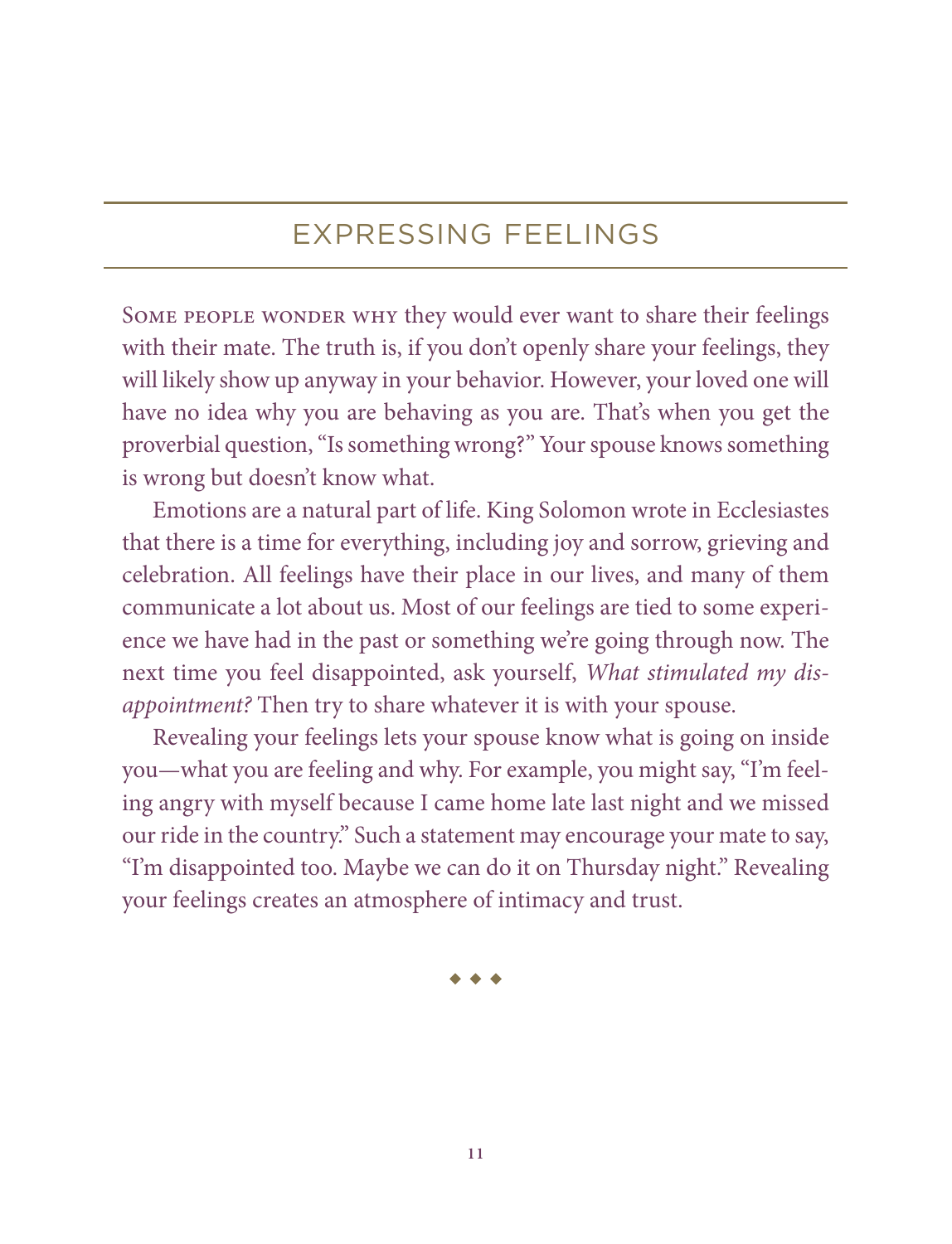Hope deferred makes the heart sick, but a dream fulfilled is a tree of life.

PROVERBS 13:12

*Father, help me to communicate my desires more openly. I don't want to be demanding, but I want to reveal more of myself—and the things I hold close to my heart—to the one I love. Please bless our relationship as we strive to fulfill each other's desires.*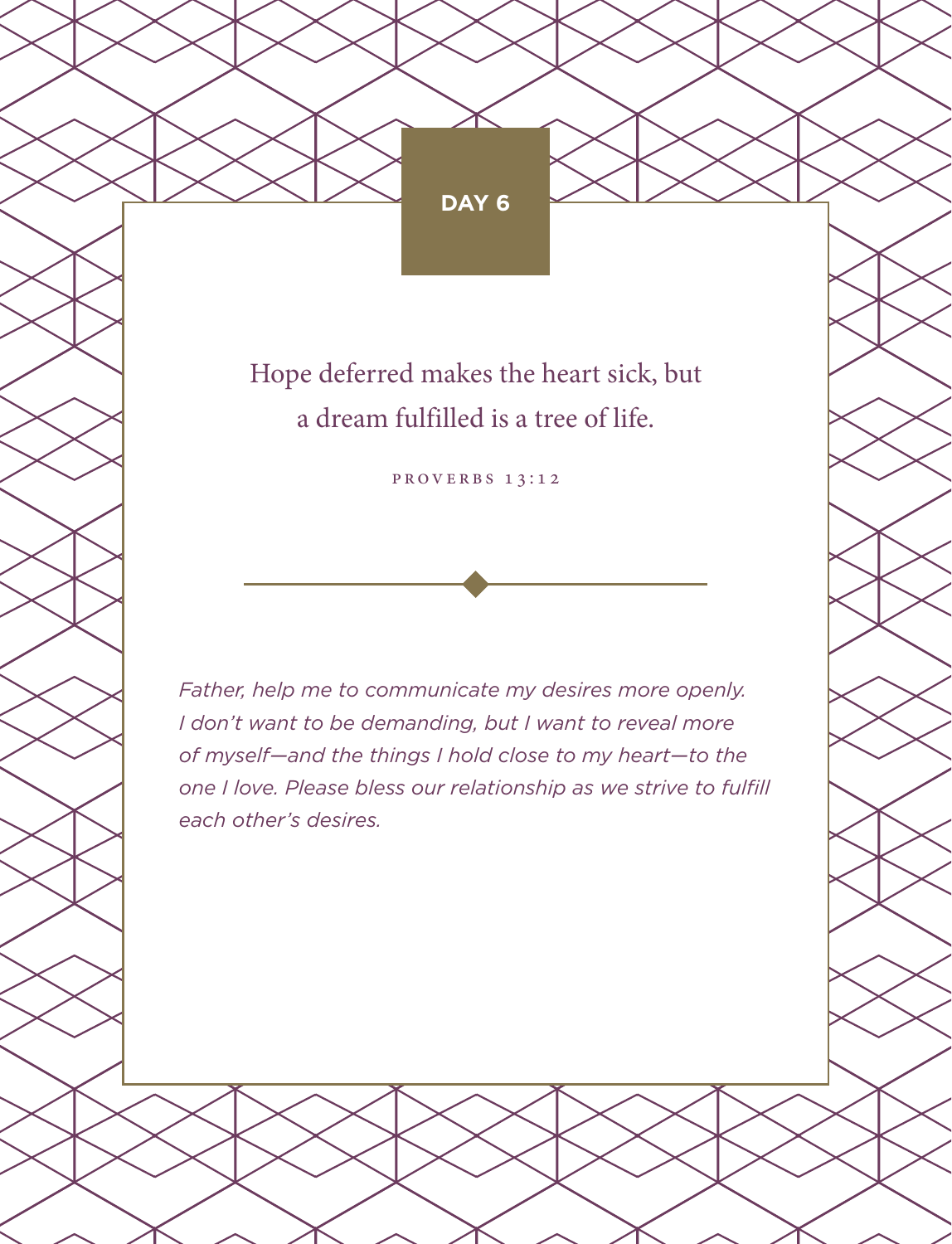## SHARING DESIRES

Now THAT WE'VE LOOKED at self-revelation, I want to talk about *sharing desires*. The failure to share desires is a source of much misunderstanding and frustration in any romantic relationship. Expecting your mate to fulfill your unexpressed desires is asking the impossible, and that makes disappointment inevitable. If you want your spouse to do something special on your birthday, for example, then say so. Don't expect your partner to read your mind.

In Proverbs 13:12, King Solomon presented a striking word picture of fulfilled and unfulfilled desires. Of course, not all our daily wishes rise to the level of making us heartsick if they're not fulfilled, but the basic idea is that when good, healthy desires are filled, joy can result. Why wouldn't you want to do that for your spouse? And why wouldn't your spouse want that for you?

Letting your spouse know what you want is a vital part of self-revelation. Several statements reveal desires: "I want . . . ," "I wish . . . ," "Do you know what would really make me happy?" or "I'd like to . . ." If you express your desires, your spouse has a chance to accommodate them. You are not demanding; you are requesting. You cannot control your spouse's decisions. You can clearly state what you would like. It's a step toward intimacy.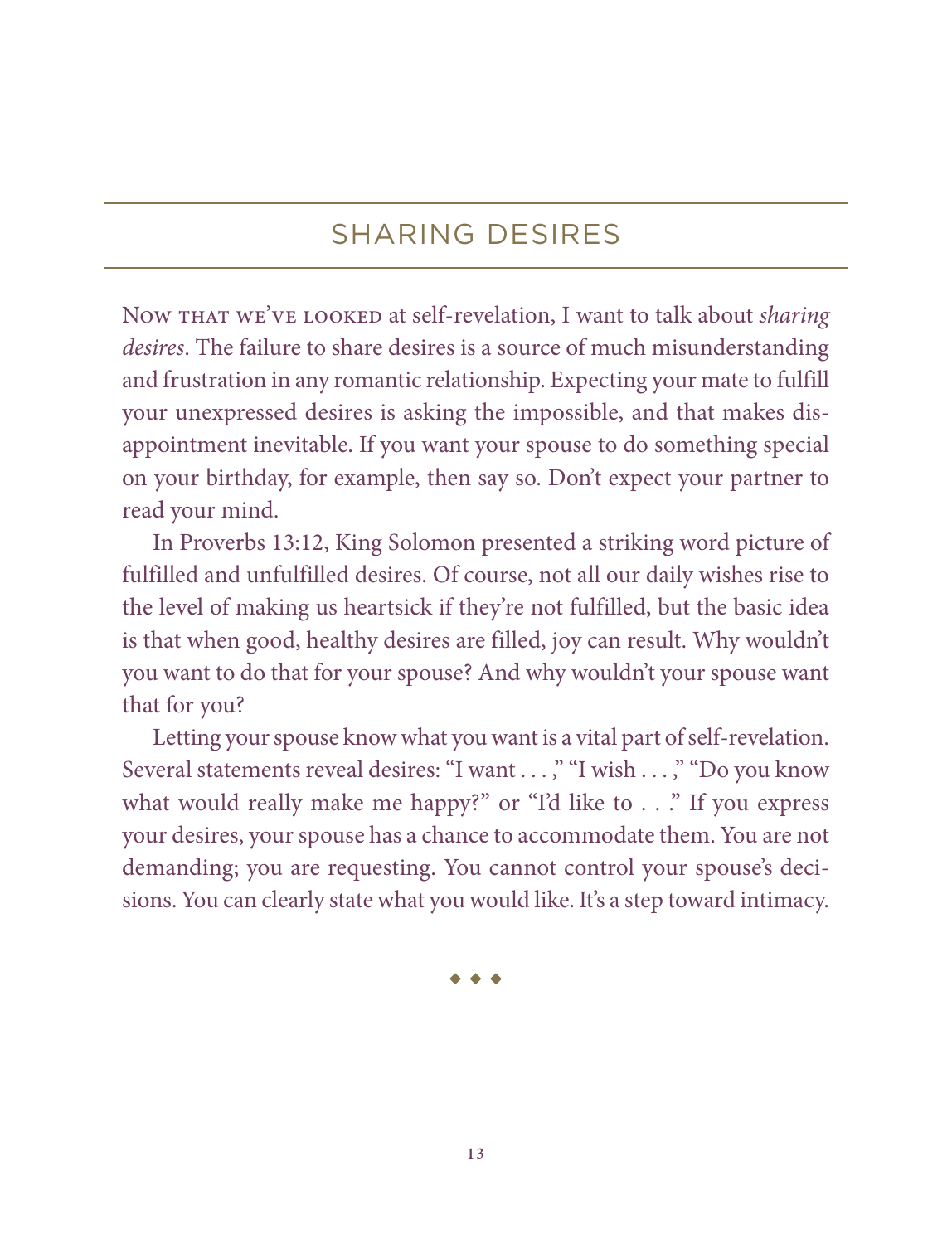O LORD, you have examined my heart and know everything about me. You know when I sit down or stand up. You know my thoughts even when I'm far away. . . . Such knowledge is too wonderful for me, too great for me to understand!

Psalm 139:1-2, 6

*Lord Jesus, thank you that you know us completely and love us anyway. Help us as a couple to aspire to a deeper knowledge of each other. Please encourage us as we learn to share about our behavior.*